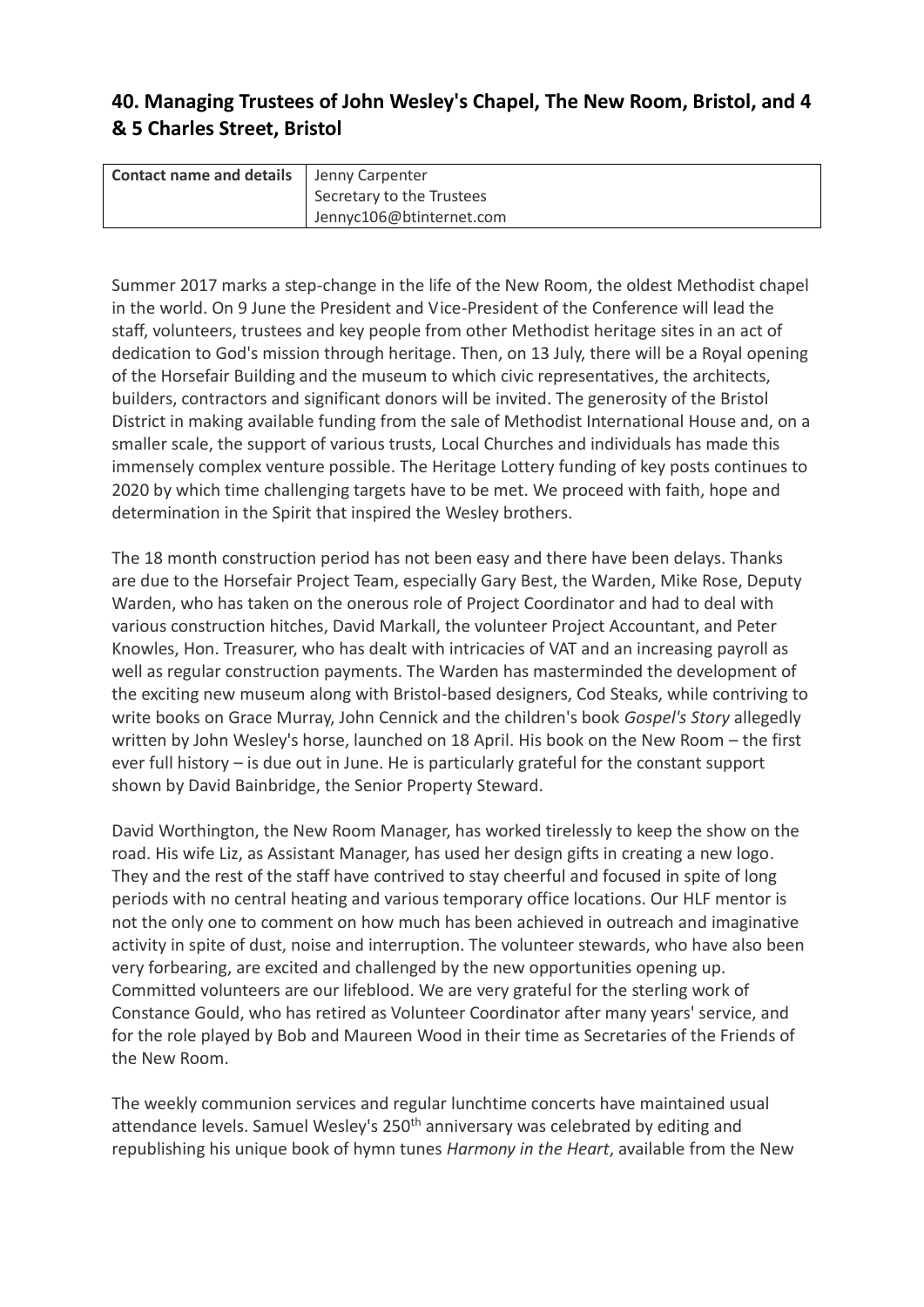Room. Special events at the New Room in the last year included an exhibition on the Revd J P Martin's *Uncle* books and an accompanying conference on writing and publishing in Bristol; lectures in the Healthy City Week programme in October; a talk on Cities of Sanctuary by the Revd Dr Inderjit Bhogal; sale of Cards For Good Causes; carol services; and a fair trade popup shop and talk. Engagement with the life of the city is continually being strengthened, with good links with Destination Bristol, Broadmead Traders, BBC, Bristol Old Vic, the two Universities, Further Education colleges, Girl Guides, and Mencap. The website is refreshed, the new-look New Room magazine is supplemented by monthly e-newsletters and the *Methodist Recorder* has carried lots of New Room news.

Mandy Briggs, the Education Officer, worked with Crockerne C of E Primary School on a Postcards from Pill project and with the Circuit planned a successful community day at Pill on 3 September as part of Asbury 200. The following day two dozen folk led by the Revd David Weeks walked along the Avon from the New Room to Pill, where they joined in an act of commemoration by the creek from which Asbury sailed to America, and in an inspirational service in the village chapel. With the help of a history student placement, teaching materials for schools have been prepared. Mandy and Lucie Connors have developed an RE Day on John Wesley for use in schools across Reception, Key Stage 1 and Key Stage 2, and successfully trialled this at St. Peter's School, Pilning. Links with Kingswood School remain strong. Terrific Tuesdays of family crafts were held in the summer holidays and again throughout Broadmead there was a children's animal hunt before Easter. The Education Room in the new building will host a wide array of learning opportunities and will be the key Bristol venue for Discipleship and Ministries Learning Network regional activity.

Lucie Connors, the Community Engagement Officer, is networking with organisations across the city, to develop a wider range of visiting groups and of volunteers. It has proved difficult to recruit museum volunteers until the new museum was open, so the staff have initially had to step into the breach frequently. The decision was taken to employ a cafe manager and a deputy to establish a professional standard from the outset, as the cafe will be the main ongoing source of income. The part-time Collections Manager's main task is to co-ordinate the library, archives and artefacts, working with the existing specialist volunteers.

Unfortunately the Revd Andrew Pratt has had to resign as a trustee on health grounds during the year. The Trustees are considering major changes to the governance structures which they are exploring with Trustees for Methodist Church Purposes in the light of Charity Commission guidance. As these will take some time to resolve it has been decided that all those presently serving should be nominated to continue for 2017/18 and no new names put forward at this juncture.